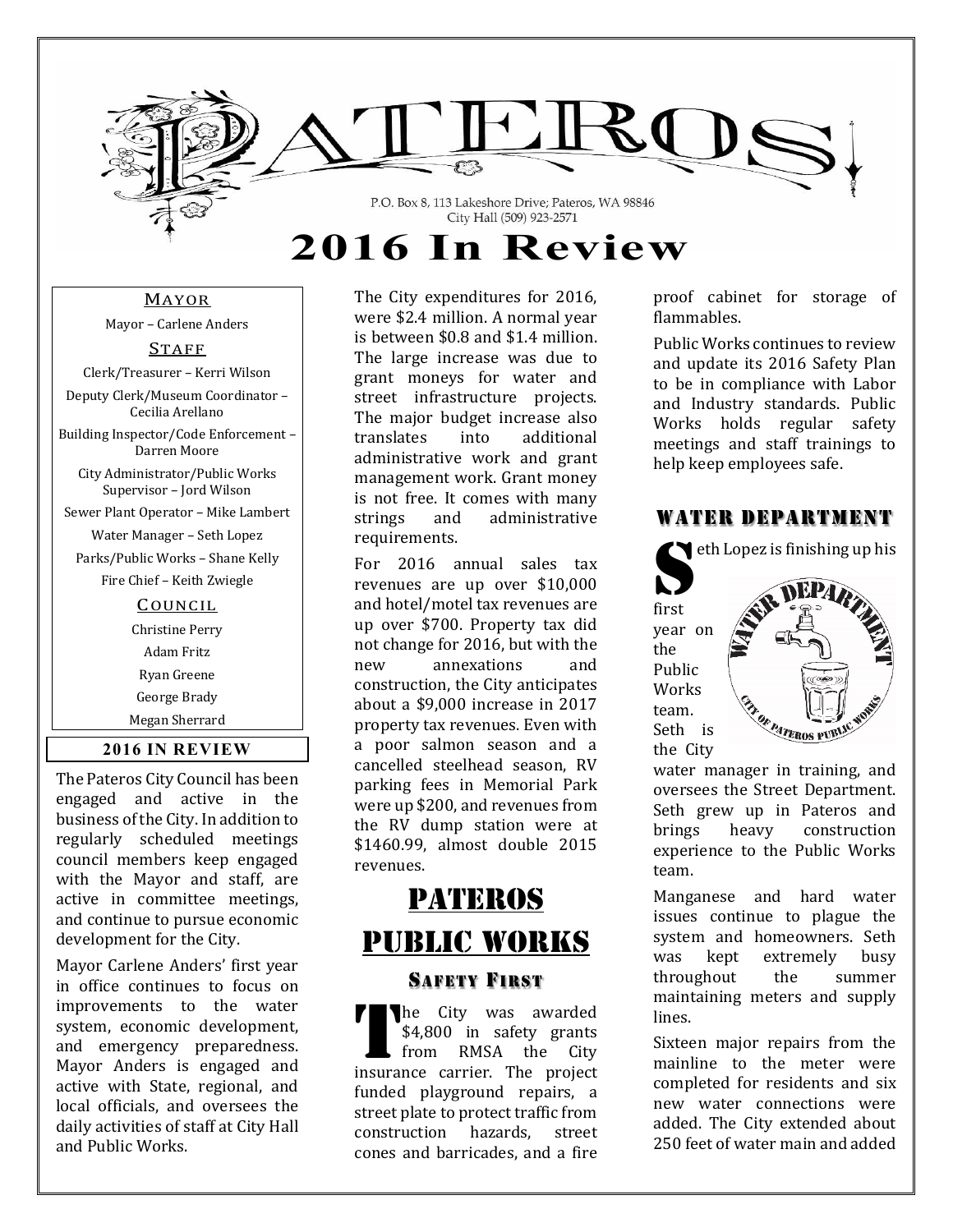an additional fire hydrant on Riverside Access (Craig Street).

## THE NEW WATER SYSTEM

n May of 2016 the City secured all funding for the New Water System. The project is anticipated to cost \$7.43 million. Of the secured funding, \$5.71 million is grant, and \$1.72 million is available as 40-year loan from USDA Rural Development. The City has expended over \$200,000 in environmental and cultural reviews, and technical studies, and land/easement acquisition costs. A monitoring well was drilled in May, and water and soil testing is almost completed. I

The City has purchased two acres from the Cemetery District for the placement of the new reservoir. The Fire District  $#15$ gave the City a sliver of property adjacent to the recycle center for the use of new City Wells. A small property on Pearl Street is being purchased as a potential well site. The City plans to drill three wells in at least two locations. Multiple locations will give the City backup in the case of one becoming contaminated. The City is also working on securing easements for future infrastructure. 

The project is on track to go into design phase this winter and begin construction in 2017 for both the reservoirs and the wells. It is estimated that project completion would be in 2018.

## SEWER DEPARTMENT

ike has worked for the City for over 15 years, but this year marks Mike's M



second year as Treatment Plant Operator. Processing city wastewater into clean effluent is a challenging job, and 2016 was an exceptionally challenging year for Mike. As challenging as it was, this is the second year that Mike was awarded the "Outstanding Performance Award 2015" by Washington State Department of Ecology. 

As the treatment plant ages maintenance and repair cost and time goes up. The crew has put to good use the jetter this year responding to issues throughout the collection system. Several projects included investigating and breaking into sewer mainlines and removing blockages. Tree roots were the most common culprit.

## STREET DEPT.

Tuber treet maintenance is expensive and treet mainten revenue stream to subsidize the expense. The City added almost a mile of street this year to its road maintenance schedule. including 400' of Beach Street in front of

the School, most of Industrial Way, and Pederson Road. The  $2016$  street budget was \$98,500 which included wages, street patching, striping, and signage. The street patching was largest street project with a budget of  $$23,372.00$ . Most of the patching was needed due to the numerous water and sewer projects throughout the City. The City did change a segment of Beach Street to one-way which required new striping and signage.

Beach Street, between North Street and Chris Street was changed from a two-way to a oneway. The improvements were to increase pedestrian safety and  parking stalls for community events. Parking was doubled along Beach Street and reconfigured in front of the school to diagonal parking. In all over 25 parking spaces were gained for school parking.

Sidewalks fall within the street department, and the City completed the Safe Route to School Project, funded by the Washington State Transportation Improvement Board (TIB). The \$348,300 project included sidewalks along Warren, Chris, and Beach Street from Lakeshore Drive to the school. The City's portion of the project was \$12,375. A ribbon cutting ceremony was held, and in attendance was The Director of TIB, Steve Gorcester, TIB Engineer, Gloria Bennet, Mayor Anders, three previous Mayors that had worked on the sidewalk

project, George Brady, Libby Harrison, and Gail Howe. Crushed concrete from debris following the Carlton Complex Fires of 2014 was used as sub‐base for the sidewalks, and three tribute plaques were placed in the sidewalks

at the cross streets.

DEP<sub>4</sub>

**ENGLISTEROS PUBLI** 

Following the numerous equipment breakdowns of the winter of 2015-2016, the City dipped into its Equipment Reserve Account and made several equipment purchases:

- $\bullet$  A used backhoe used in all Public Works departments
- A used dump truck with plow and sander to help remove snow
- A new plow for one-ton, used for plowing hills and intersections.
- Installed the old plow on small dump truck for a backup.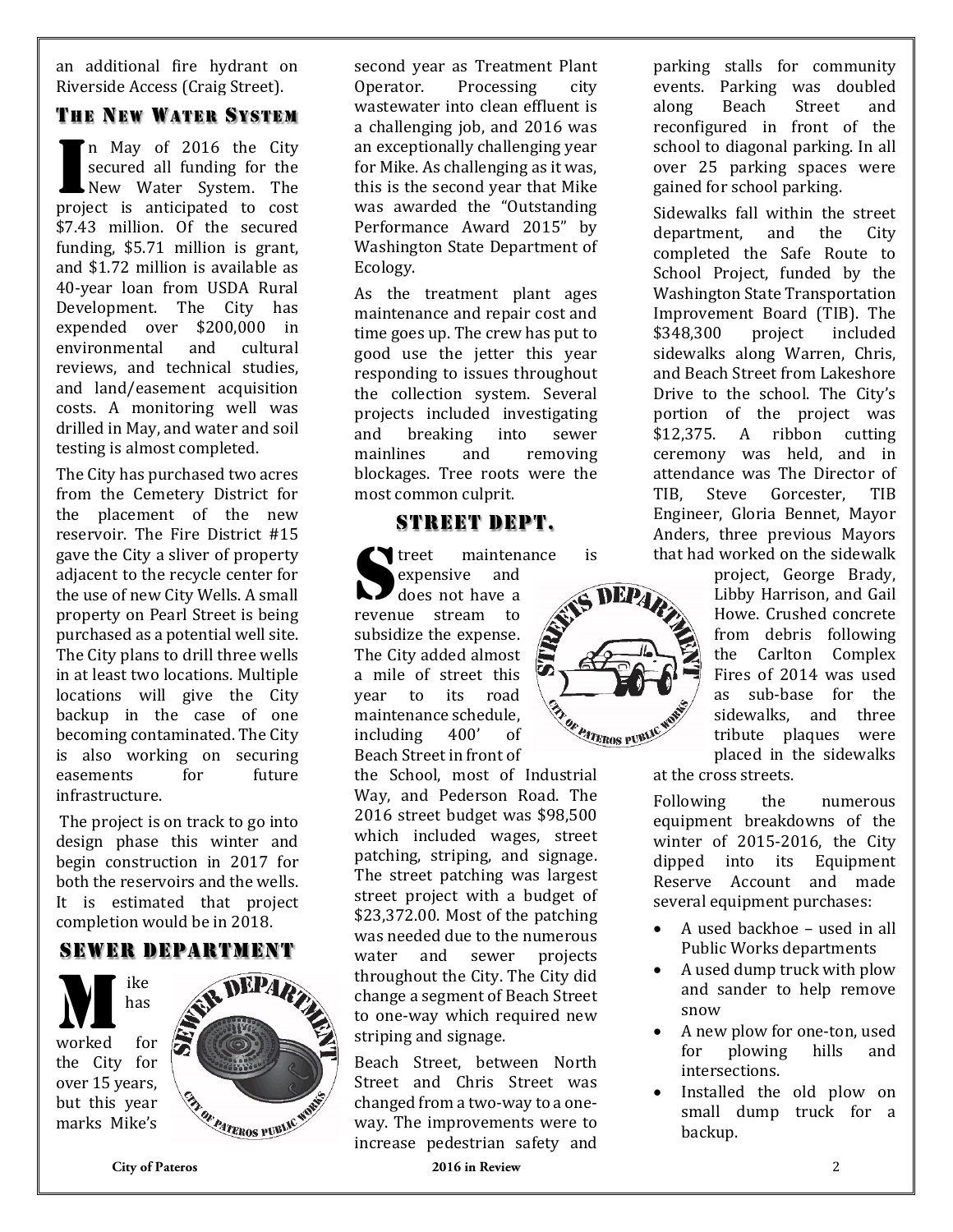**Seth Lopez received his CDL certification this year and, along with Mike Lambert, can now drive the new dump truck and the old** 

#### **State plow.**

The new sidewalks and changes to Beach Street will change the snow plow routes. Pedestrian access and snow removal on sidewalks, trails, and the Mall remain a priority. The City has adopted a Snow Response Plan and a Snow Removal Policy which will be implemented in 2017. The Snow Response Plan should be posted on the City website early in 2017.

#### PARKS DEPARTMENT

ity parks  $\lambda$  are a critical component of the City's economic engine. The City continues  $\overline{\mathbf{C}}$ 



to take a comprehensive approach to advancing parks and the recreation experience. SEE the 2016 PARKS REPORT.

- Ives Landing Park is in design stage, with construction to begin in the spring.
- Construction on the Methow Memorial has started. Gebbers Farms donated equipment and operators to install the large rocks and logs. Final construction of the interpretive exhibit is to be completed in the spring.
- The tennis courts were resurfaced in late fall and striping for a pickleball court was added to the south court.
- Landscaping and irrigation remodel completed at Peninsula Park
- Replacement of fall protection and safety repairs

completed at playground in Memorial Park.

**Shane Kelly passed his pesticide test and can now spray herbicides.** 



## ECONOMIC DEVELOPMENT

Mayor Anders and Council Member Brady continue to take a leadership role in local economic development. Mayor Anders is Vice President of the Economic Development District, a regional organization, and Council Member Brady is Vice President of the Economic Alliance, a County organization. 

An economic committee was formed to review the sale and/or development of the last remaining City owned lots in the downtown core. Numerous ideas and proposals have been considered and the City is putting together a Prospectus for the properties to inform investors of the desires and opportunities of the remaining property.

City Council approved the 2016 Redevelopment Plan for downtown Pateros. This was an update to the 2007 Downtown Business Plan. The City Council, Chamber of Commerce, local businesses, schools, and interested citizens all participated in the process to update this plan. Discussions with each of these groups identified issues of interest with investigations and research following to assess opportunities

and constraints as well as partnership potential and opportunities identified.

Soon to be completed is the Feasibility Study for the development of the Starr Road City Property (formally the City Landfill). This is a project funded by the Community Economic Recovery Board. The study will identify needed infrastructure to support development, local economic need for development, funding sources for development, and cost estimates for development. 

The City applied for .09 ranking, which ranked the Starr Road Business Development Project against other economic projects within Okanogan County. The project ranked  $#2$  in the County rankings, after a trails project in Winthrop. 

This study will also layout a roadmap to formally close the old City landfill which is eligible for closure after 25 years of non-use.

Mayor Anders' participated in the North Central WA IRIS (Initiative for Rural Innovation and Stewardship) "Community Success Summit". Community success stories were presented and participants shared ways to implement the ideas in their own communities. 

### BUILDING DEPARTMENT

Rebuilding after the devastating fire of 2014 continues in Pateros. Several projects from 2015 were completed in 2016. Twelve building permits were purchased in 2016. Five were for houses and seven were for remodel projects.

Re-development has started in the Honeydew trailer court, between Dawson and Kelly Streets, that was destroyed in the 2014 fire. Council accepted rightof-way for street dedication and